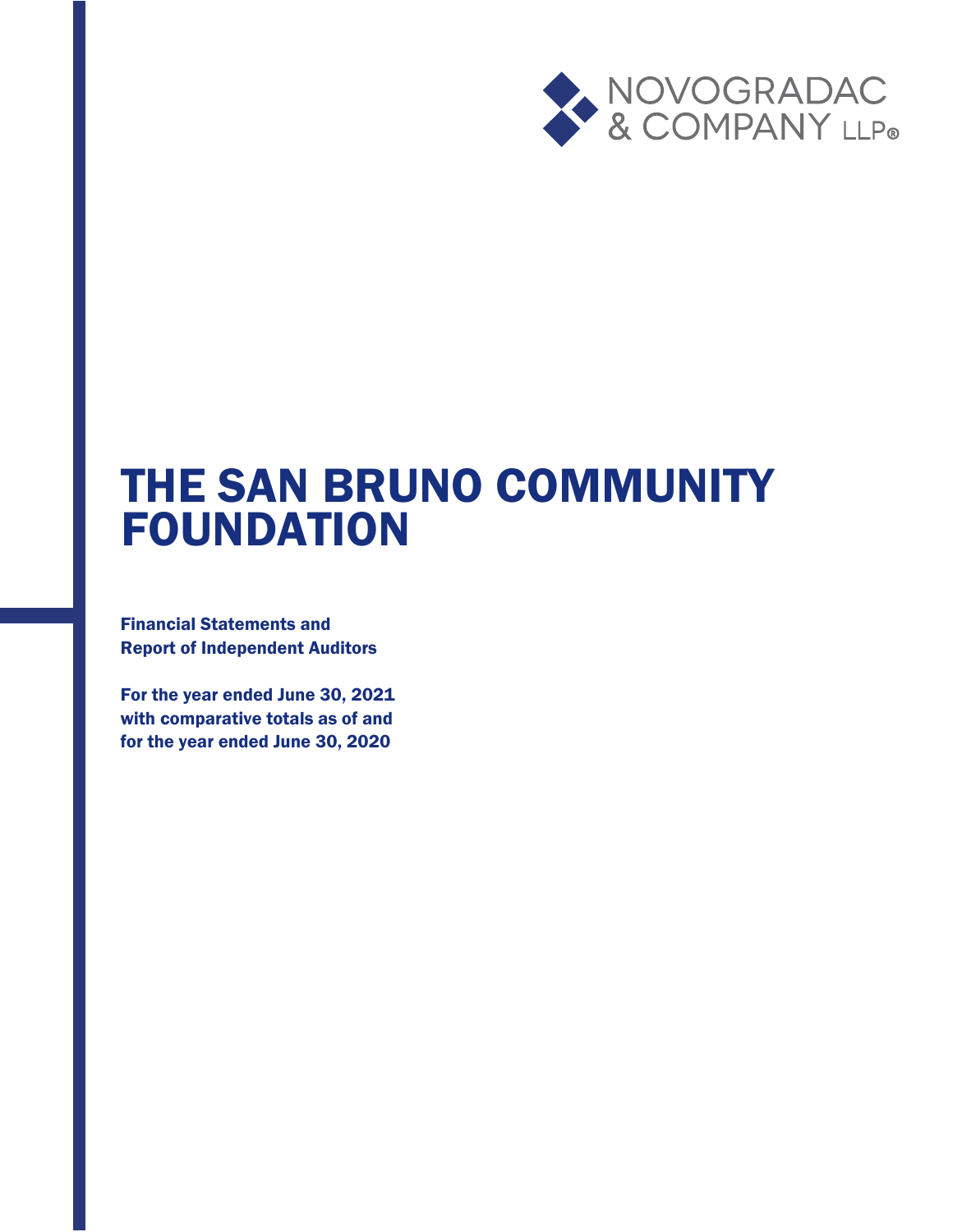# TABLE OF CONTENTS

|                                                   | Page    |
|---------------------------------------------------|---------|
| REPORT OF INDEPENDENT AUDITORS                    | $1 - 2$ |
| STATEMENT OF FINANCIAL POSITION                   | 3       |
| STATEMENT OF ACTIVITIES AND CHANGES IN NET ASSETS | 4       |
| STATEMENT OF FUNCTIONAL EXPENSES                  | 5       |
| STATEMENT OF CASH FLOWS                           | 6       |
| NOTES TO FINANCIAL STATEMENTS                     | 7-12    |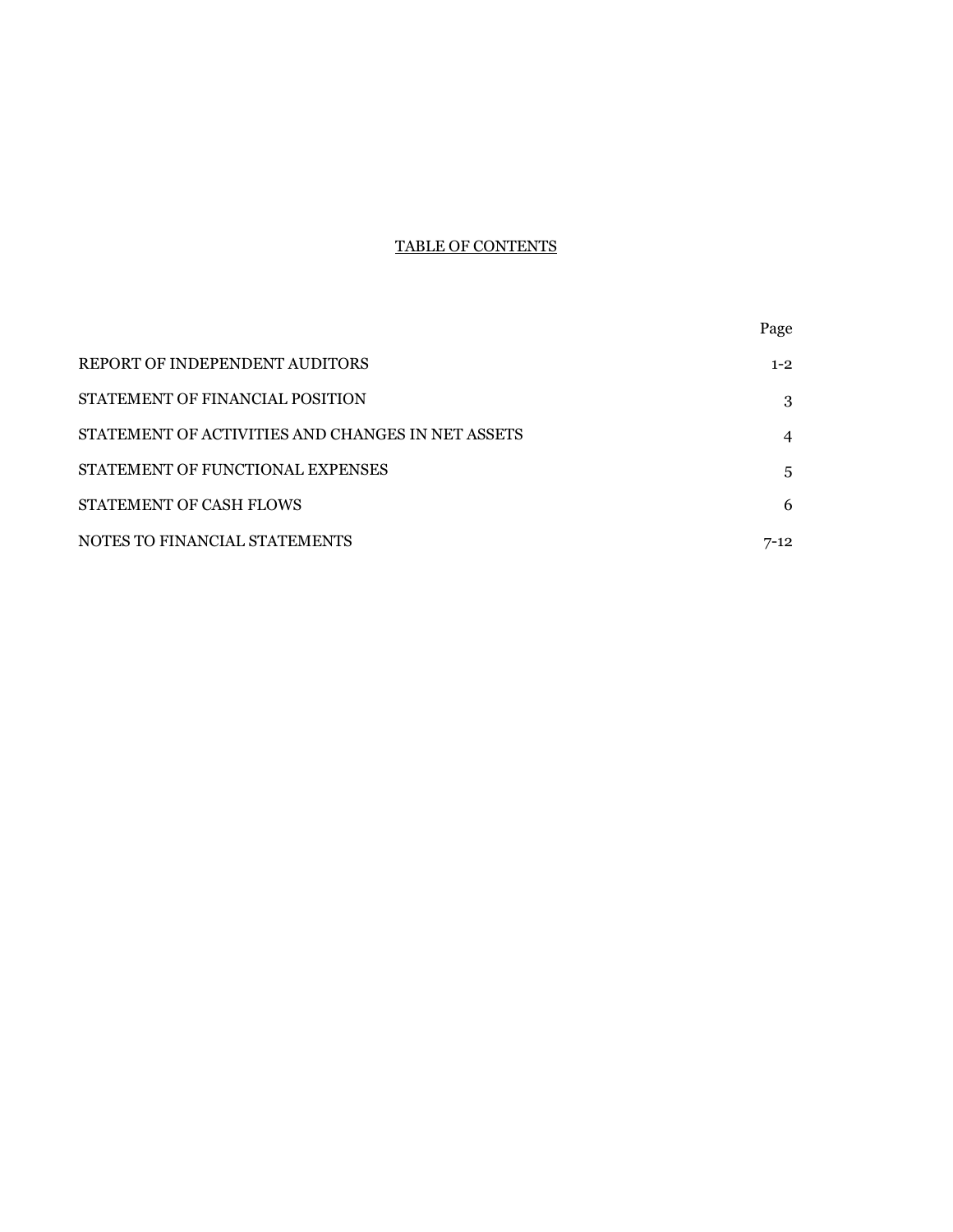

# Report of Independent Auditors

To the Board of Directors of The San Bruno Community Foundation:

# *Report on the Financial Statements*

We have audited the accompanying financial statements of The San Bruno Community Foundation, a California nonprofit corporation, which comprise the statement of financial position as of June 30, 2021, and the related statements of activities and changes in net assets, functional expenses, and cash flows for the year then ended, and the related notes to the financial statements.

# *Management's Responsibility for the Financial Statements*

Management is responsible for the preparation and fair presentation of these financial statements in accordance with accounting principles generally accepted in the United States of America; this includes the design, implementation, and maintenance of internal control relevant to the preparation and fair presentation of financial statements that are free from material misstatement, whether due to fraud or error.

#### *Auditors' Responsibility*

Our responsibility is to express an opinion on these financial statements based on our audit. We conducted our audit in accordance with auditing standards generally accepted in the United States of America. Those standards require that we plan and perform the audit to obtain reasonable assurance about whether the financial statements are free from material misstatement.

An audit involves performing procedures to obtain audit evidence about the amounts and disclosures in the financial statements. The procedures selected depend on the auditors' judgment, including the assessment of the risks of material misstatement of the financial statements, whether due to fraud or error. In making those risk assessments, the auditors consider internal control relevant to the entity's preparation and fair presentation of the financial statements in order to design audit procedures that are appropriate in the circumstances, but not for the purpose of expressing an opinion on the effectiveness of the entity's internal control. Accordingly, we express no such opinion. An audit also includes evaluating the appropriateness of accounting policies used and the reasonableness of significant accounting estimates made by management, as well as evaluating the overall presentation of the financial statements.

We believe that the audit evidence we have obtained is sufficient and appropriate to provide a basis for our audit opinion.

# *Opinion*

In our opinion, the financial statements referred to above present fairly, in all material respects, the financial position of The San Bruno Community Foundation as of June 30, 2021, and the changes in its net assets and its cash flows for the year then ended in accordance with accounting principles generally accepted in the United States of America.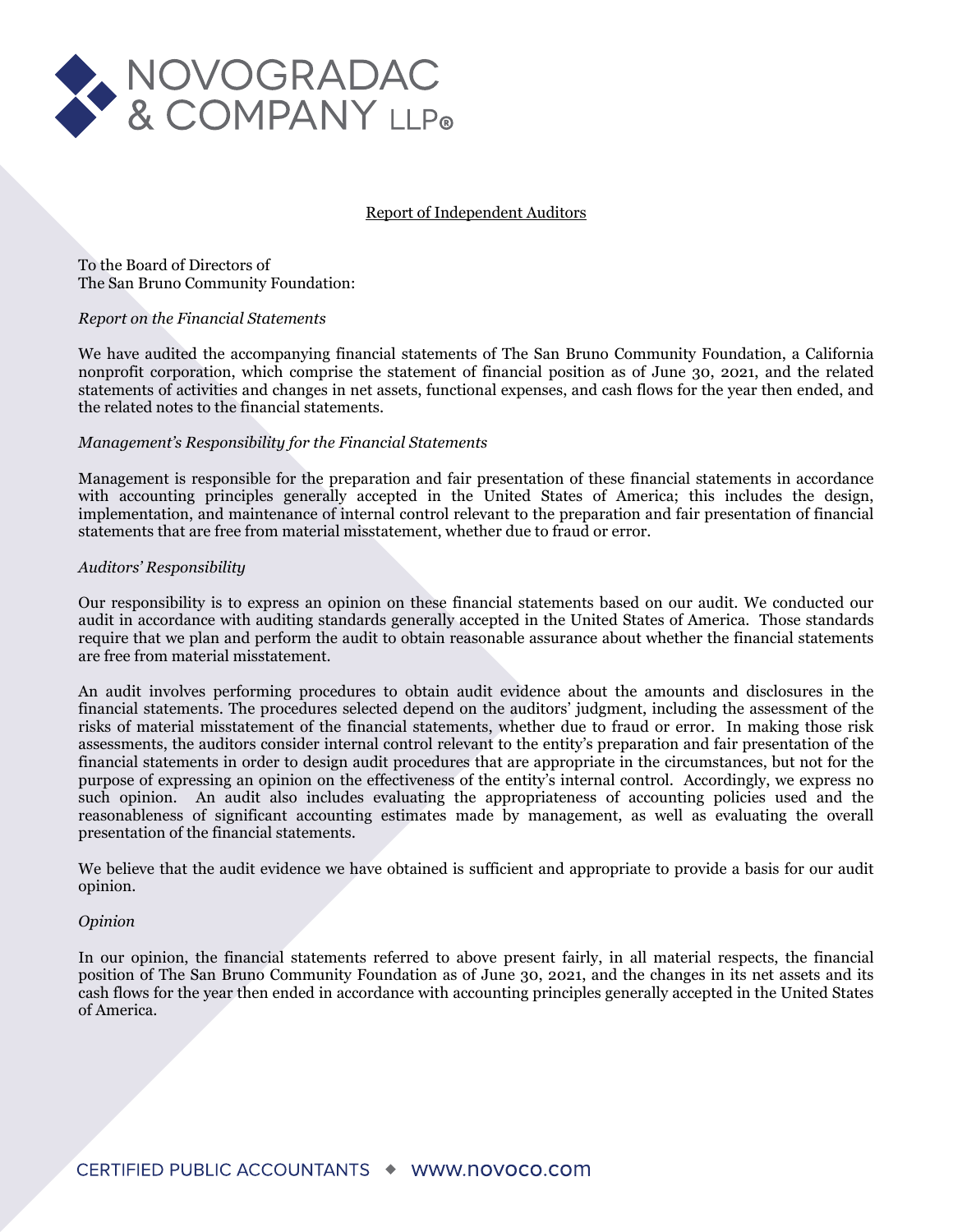*Report on Summarized Comparative Information* 

We have previously audited The San Bruno Community Foundation's financial statements for the year ended June 30, 2020, and our report dated October 23, 2020 expressed an unmodified opinion on those audited financial statements. In our opinion, the summarized comparative information presented herein for the year ended June 30, 2020, is consistent, in all material respects, with the audited financial statements from which it has been derived.

Novognodac & Company LLP

October 19, 2021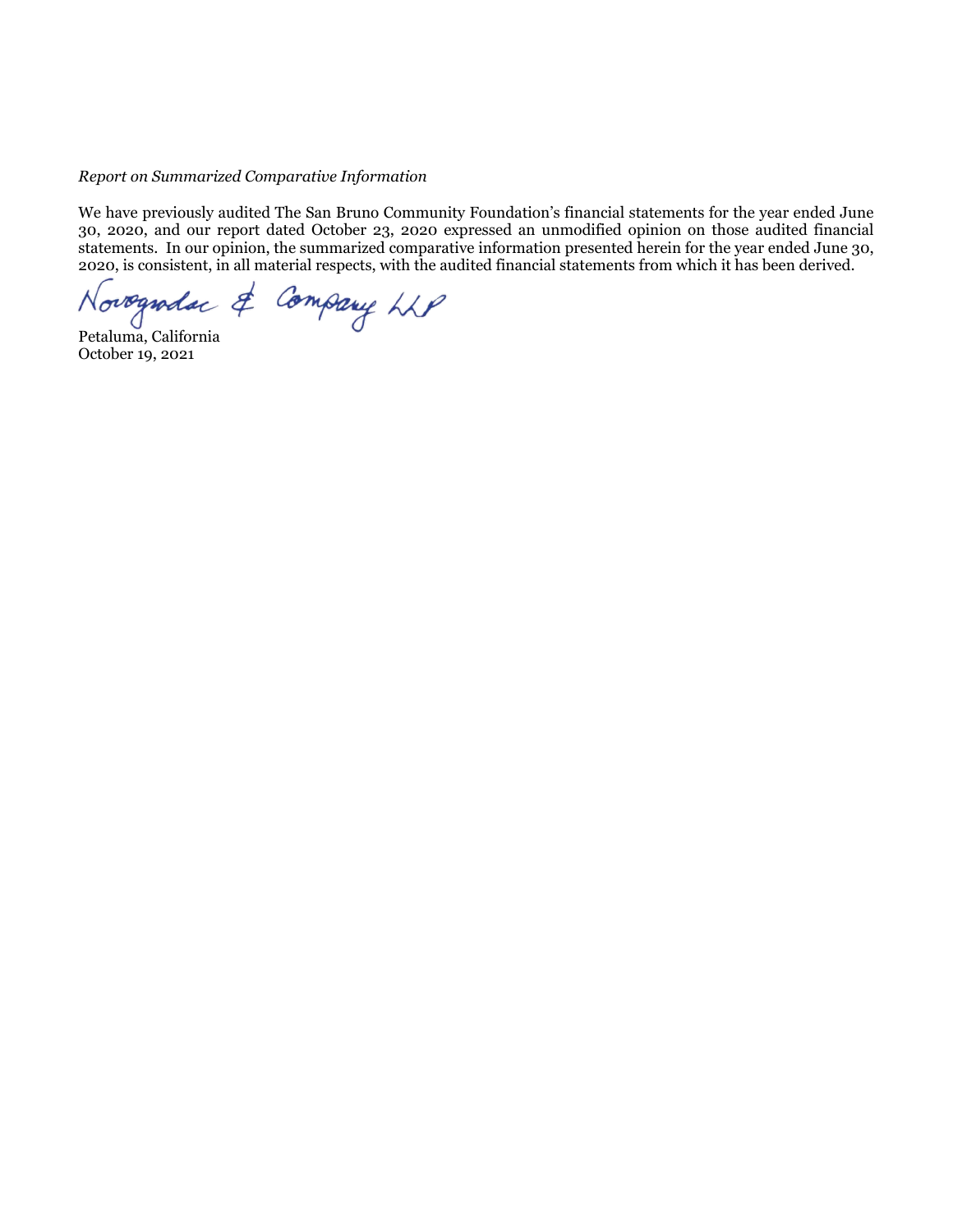# STATEMENT OF FINANCIAL POSITION

June 30, 2021 with comparative totals as of June 30, 2020

#### **ASSETS**

|                                  | 2021             | 2020             |
|----------------------------------|------------------|------------------|
| Cash and cash equivalents        | \$<br>582,323    | \$<br>658,720    |
| Investments (See Note 4)         | 78,762,935       | 74,720,584       |
| Prepaid expenses                 | 20,053           | 19,248           |
| Deposits                         | 909              | 909              |
| Total assets                     | \$<br>79,366,220 | \$<br>75,399,461 |
| LIABILITIES                      |                  |                  |
| Accounts payable                 | \$<br>36,636     | \$<br>32,640     |
| Accrued scholarships             | 315,000          | 275,000          |
| Accrued grants payable           | 4,151,188        | 5,208,150        |
| <b>Total liabilities</b>         | 4,502,824        | 5,515,790        |
| <b>NET ASSETS</b>                |                  |                  |
| Without donor restriction        |                  |                  |
| Board designated                 | 22,908,701       | 18,346,430       |
| Non-designated                   | 51,853,495       | 51,436,041       |
| With donor restriction           | 101,200          | 101,200          |
| Total net assets                 | 74,863,396       | 69,883,671       |
| Total liabilities and net assets | 79,366,220       | \$<br>75,399,461 |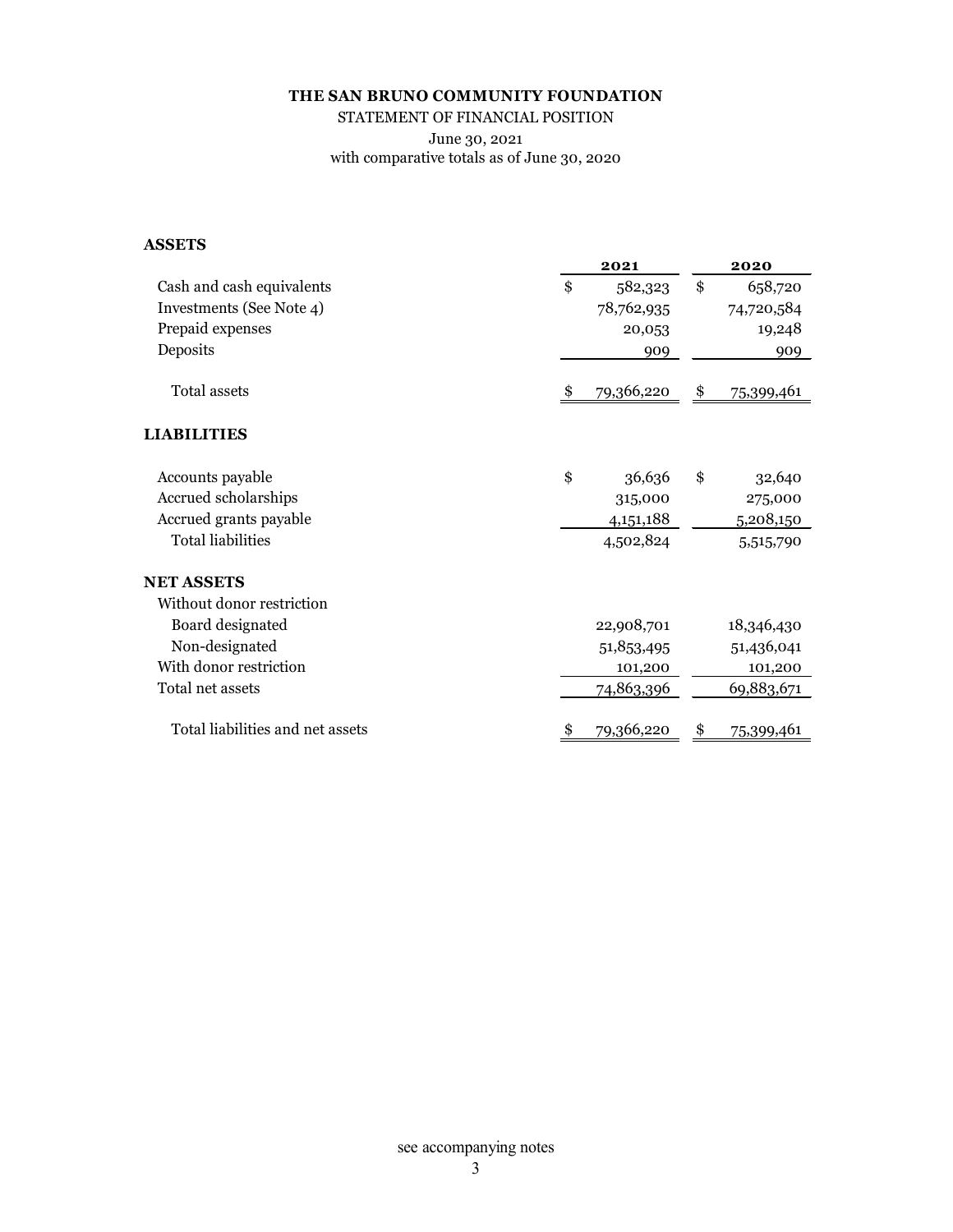# STATEMENT OF ACTIVITIES AND CHANGES IN NET ASSETS

For the year ended June 30, 2021

with comparative totals as of June 30, 2020

|                                       | 2021 |                              |    |                           |    |            | 2020 |            |
|---------------------------------------|------|------------------------------|----|---------------------------|----|------------|------|------------|
|                                       |      | Without donor<br>restriction |    | With donor<br>restriction |    | Total      |      | Total      |
| REVENUE AND OTHER SUPPORT             |      |                              |    |                           |    |            |      |            |
| Donations                             | \$   | 987                          | \$ | 178,349                   | \$ | 179,336    | \$   | 172,505    |
| Investment return, net                |      | 7,813,404                    |    |                           |    | 7,813,404  |      | 3,357,156  |
| Miscellaneous income                  |      | 6,718                        |    |                           |    | 6,718      |      | 15,400     |
| Net assets released from restrictions |      | 178,349                      |    | (178, 349)                |    |            |      |            |
|                                       |      | 7,999,458                    |    |                           |    | 7,999,458  |      | 3,545,061  |
| <b>EXPENSES</b>                       |      |                              |    |                           |    |            |      |            |
| Program expense                       |      | 2,801,661                    |    |                           |    | 2,801,661  |      | 2,553,335  |
| Management and general                |      | 218,072                      |    |                           |    | 218,072    |      | 155,731    |
|                                       |      | 3,019,733                    |    |                           |    | 3,019,733  |      | 2,709,066  |
| <b>CHANGE IN NET ASSETS</b>           |      | 4,979,725                    |    |                           |    | 4,979,725  |      | 835,995    |
| NET ASSETS AT BEGINNING OF YEAR       |      | 69,782,471                   |    | 101,200                   |    | 69,883,671 |      | 69,047,676 |
| NET ASSETS AT END OF YEAR             |      | 74,762,196                   | S  | 101,200                   |    | 74,863,396 | S    | 69,883,671 |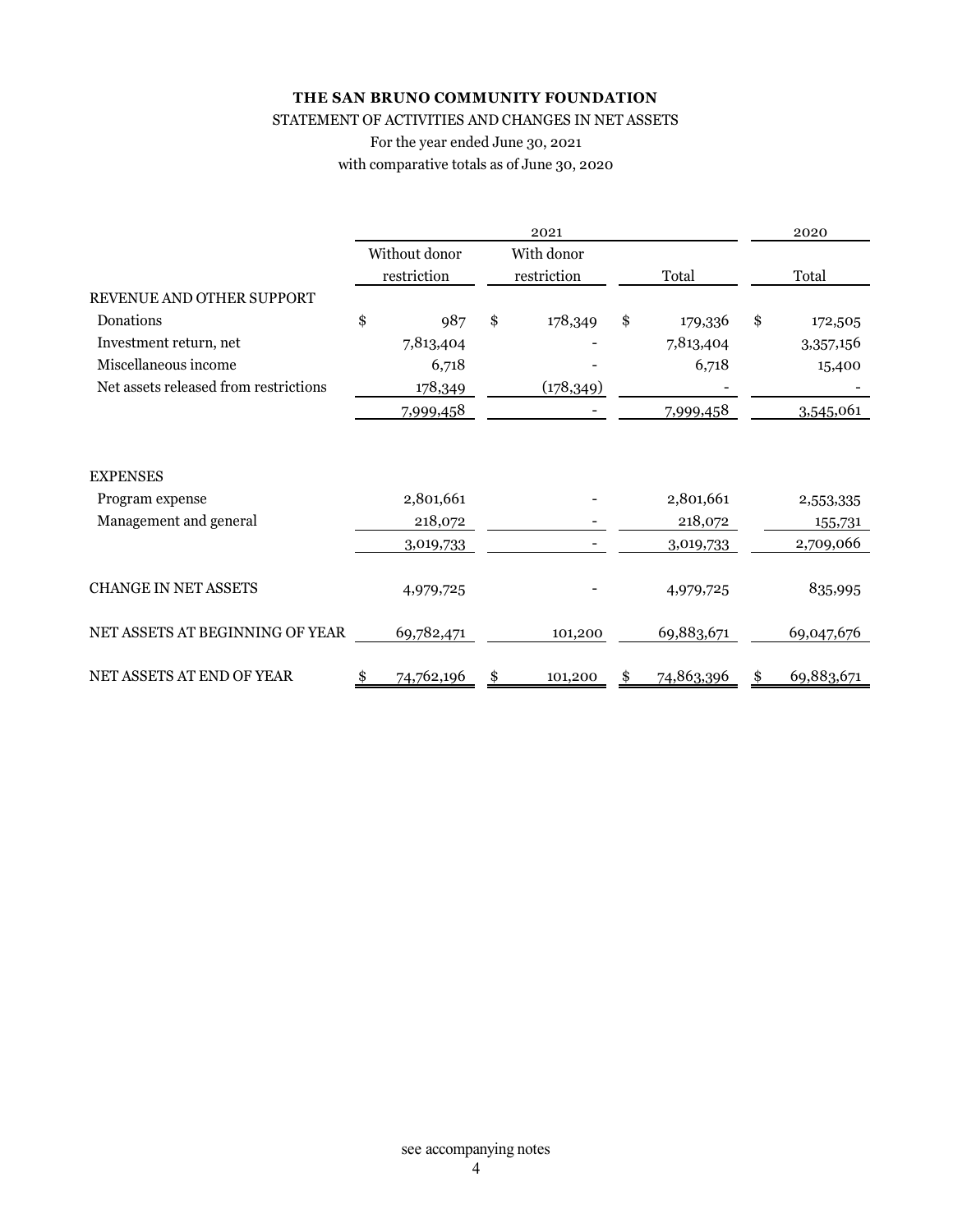# STATEMENT OF FUNCTIONAL EXPENSES

with comparative totals as of June 30, 2020 For the year ended June 30, 2021

|                                  |                  | Management    |                 | 2020            |
|----------------------------------|------------------|---------------|-----------------|-----------------|
|                                  | Program Services | and General   | Total           | Total           |
| PERSONNEL EXPENSES               |                  |               |                 |                 |
| Salaries and wages               | \$<br>156,285    | \$<br>69,272  | \$<br>225,557   | \$<br>194,557   |
| Payroll taxes and benefits       | 18,160           | 8,643         | 26,803          | 30,151          |
| Total personnel expenses         | 174,445          | 77,915        | 252,360         | 224,708         |
| <b>OTHER EXPENSES</b>            |                  |               |                 |                 |
| Scholarships                     | 195,000          |               | 195,000         | 190,000         |
| Grants                           | 2,375,438        |               | 2,375,438       | 2,133,156       |
| Rent                             | 10,436           | 4,627         | 15,063          | 15,037          |
| Insurance                        |                  | 22,584        | 22,584          | 19,029          |
| Telecommunications               | 1,750            | 777           | 2,527           | 1,813           |
| Postage and shipping             | 2,938            | 1,301         | 4,239           | 1,863           |
| Marketing and communications     | 8,876            | 2,670         | 11,546          | 11,321          |
| Office supplies                  | 2,581            | 383           | 2,964           | 4,013           |
| Legal fees                       | 17,848           | 23,486        | 41,334          | 27,786          |
| Accounting and payroll fees      |                  | 31,945        | 31,945          | 30,066          |
| Other professional services      | 12,306           | 49,977        | 62,283          | 46,293          |
| Travel, meetings and conferences | 43               | 1,025         | 1,068           | 2,470           |
| Miscellaneous                    |                  | 1,382         | 1,382           | 1,511           |
| Total other expenses             | 2,627,216        | 140,157       | 2,767,373       | 2,484,358       |
| <b>TOTAL EXPENSES</b>            | \$<br>2,801,661  | \$<br>218,072 | \$<br>3,019,733 | \$<br>2,709,066 |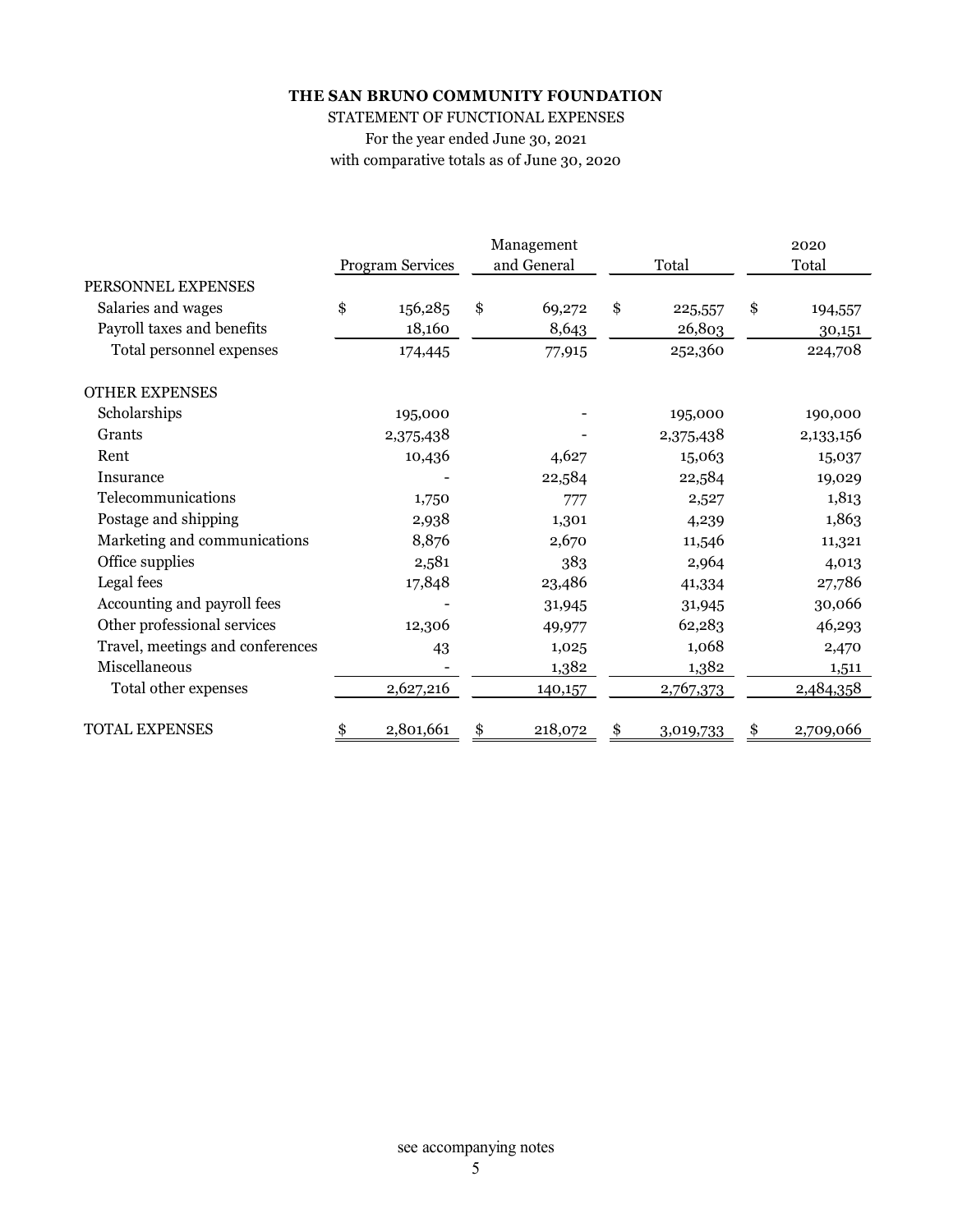STATEMENT OF CASH FLOWS

For the year ended June 30, 2021

with comparative totals as of June 30, 2020

|                                                           | 2021            | 2020          |
|-----------------------------------------------------------|-----------------|---------------|
| CASH FLOWS FROM OPERATING ACTIVITIES                      |                 |               |
| Change in net assets                                      | \$<br>4,979,725 | \$<br>835,995 |
| Adjustments to reconcile change in net assets to          |                 |               |
| net cash used in by operating activities:                 |                 |               |
| Net realized/unrealized gain on investments               | (6,213,011)     | (1,532,527)   |
| (Decrease) increase in assets:                            |                 |               |
| Deposits                                                  |                 | 344           |
| Interest receivable                                       |                 | 3,735         |
| Prepaid expenses                                          | (805)           | (3,833)       |
| Increase (decrease) in liabilities:                       |                 |               |
| Accounts payable                                          | 3,996           | 2,322         |
| Accrued scholarships                                      | 40,000          | 92,500        |
| Accrued grants payable                                    | (1,056,962)     | (1, 113, 397) |
| Net cash used in operating activities                     | (2, 247, 057)   | (1,714,861)   |
| CASH FLOWS FROM INVESTING ACTIVITIES                      |                 |               |
| Net sales of securities                                   | 2,170,660       | 2,107,855     |
| Net change in cash, and cash equivalents                  | (76, 397)       | 392,994       |
| Cash and cash equivalents at beginning of year            | 658,720         | 265,726       |
| Cash, cash equivalents and restricted cash at end of year | 582,323         | \$<br>658,720 |
|                                                           |                 |               |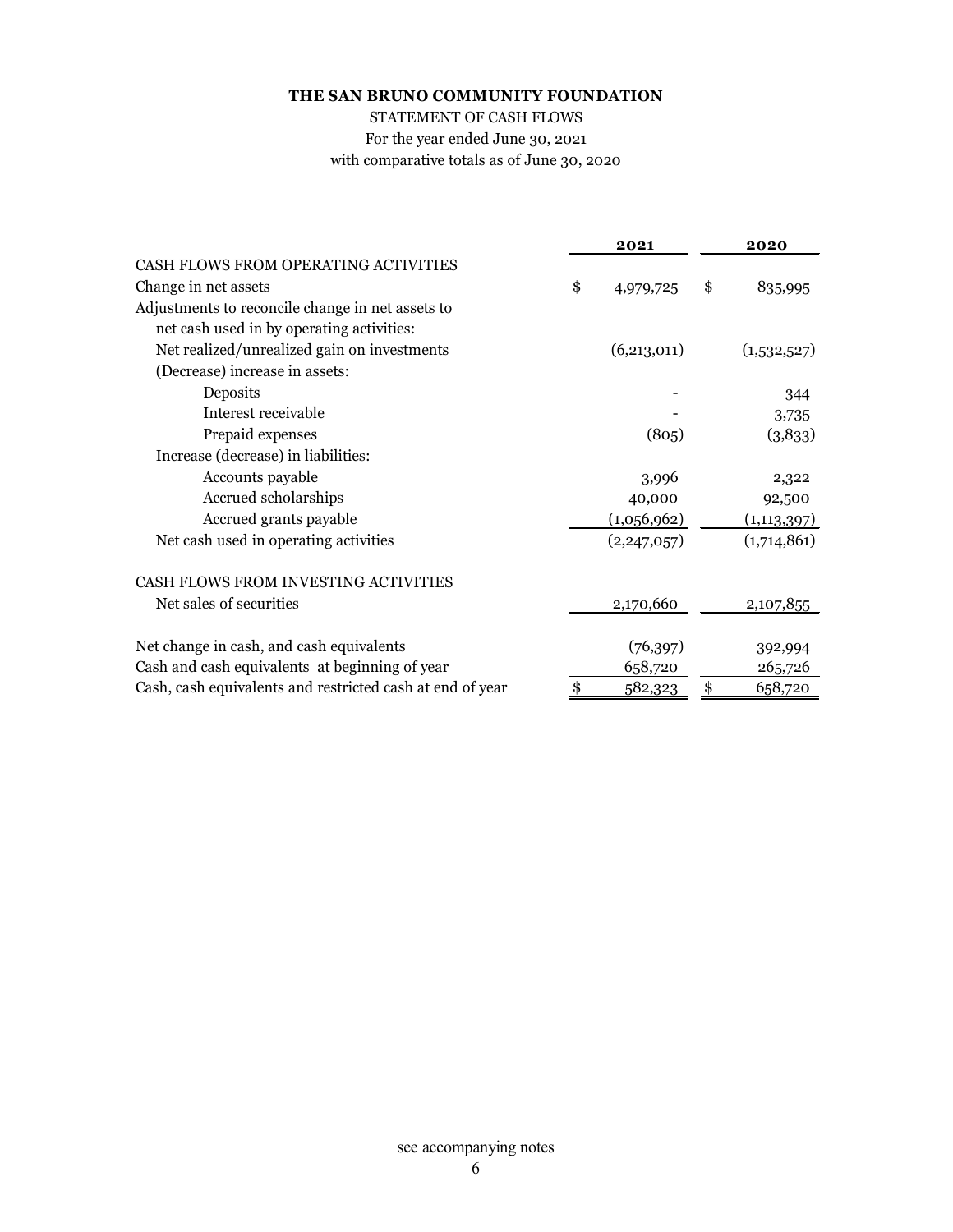# Notes to Financial Statements June 30, 2021 with comparative totals as of and for the year ended June 30, 2020

## 1. Organization

The San Bruno Community Foundation (the "Foundation"), a California nonprofit corporation, was organized in 2013 as a public benefit 501(c)(3) nonprofit corporation and has been determined to be a Type I supporting organization under Section 509(a)(3) of the Internal Revenue Code ("IRC"). Pursuant to the settlement agreement dated March 12, 2012, between Pacific Gas & Electric Company ("PG&E") and the City of San Bruno (the "City"), both parties agreed to resolve and settle all claims arising out of the September 9, 2010 pipeline incident (the "Settlement Agreement"). The terms required PG&E to contribute a total of \$70 million to the City, which comprised of 1) five vacant plots of land in the Glenview (Crestmoor) neighborhood, which had a total fair market value of \$1,250,000 and 2) \$68,750,000 in cash, to transfer to a tax-exempt, nonprofit public purpose entity. Hence, the Foundation was created from the Settlement Agreement. The Foundation engages primarily in the administration of PG&E restitution funds and building community partnerships.

The Foundation's goals serve the San Bruno community by investing in projects, programs, services, and facilities that have significant and lasting benefits. Through making grants, leveraging partnerships, and taking advantage of other resources, the Foundation assists and enables the community to maximize shared investments and realize their subsequent enhancements and benefits.

# 2. Summary of significant accounting policies

#### Basis of accounting

The Foundation prepares its financial statements on the accrual basis of accounting consistent with accounting principles generally accepted in the United States of America. The Foundation's year end for tax and financial reporting purposes is June 30.

#### Basis of presentation

The Foundation is required to report information regarding its financial position and activities according to the following net asset classifications:

#### *Net Assets without donor restrictions:*

Net assets available for use in general operations and not subject to donor restrictions. The Foundation's governing board has designated, from net assets without donor restriction, long-term funds held in the quasiendowment pool.

#### *Net assets with donor restrictions*:

Net assets subject to stipulations imposed by donors and grantors. Some donor restrictions are temporary in nature, which will be met by actions of the Foundation or by the passage of time. Other donor restrictions are perpetual in nature, whereby the donor has stipulated the funds be maintained in perpetuity.

#### Prior period comparison

 The financial statements include certain prior-period summarized comparative information in total but not by net asset class. Such information does not include sufficient detail to constitute a presentation in accordance with generally accepted accounting principles. Accordingly, such information should be read in conjunction with the Foundation's financial statements for the year ended June 30, 2020, from which the summarized information was derived.

#### Estimates

The preparation of financial statements in accordance with accounting principles generally accepted in the United States of America requires management to make estimates and assumptions that affect the amounts reported in the financial statements and accompanying notes. Actual results could differ from those estimates.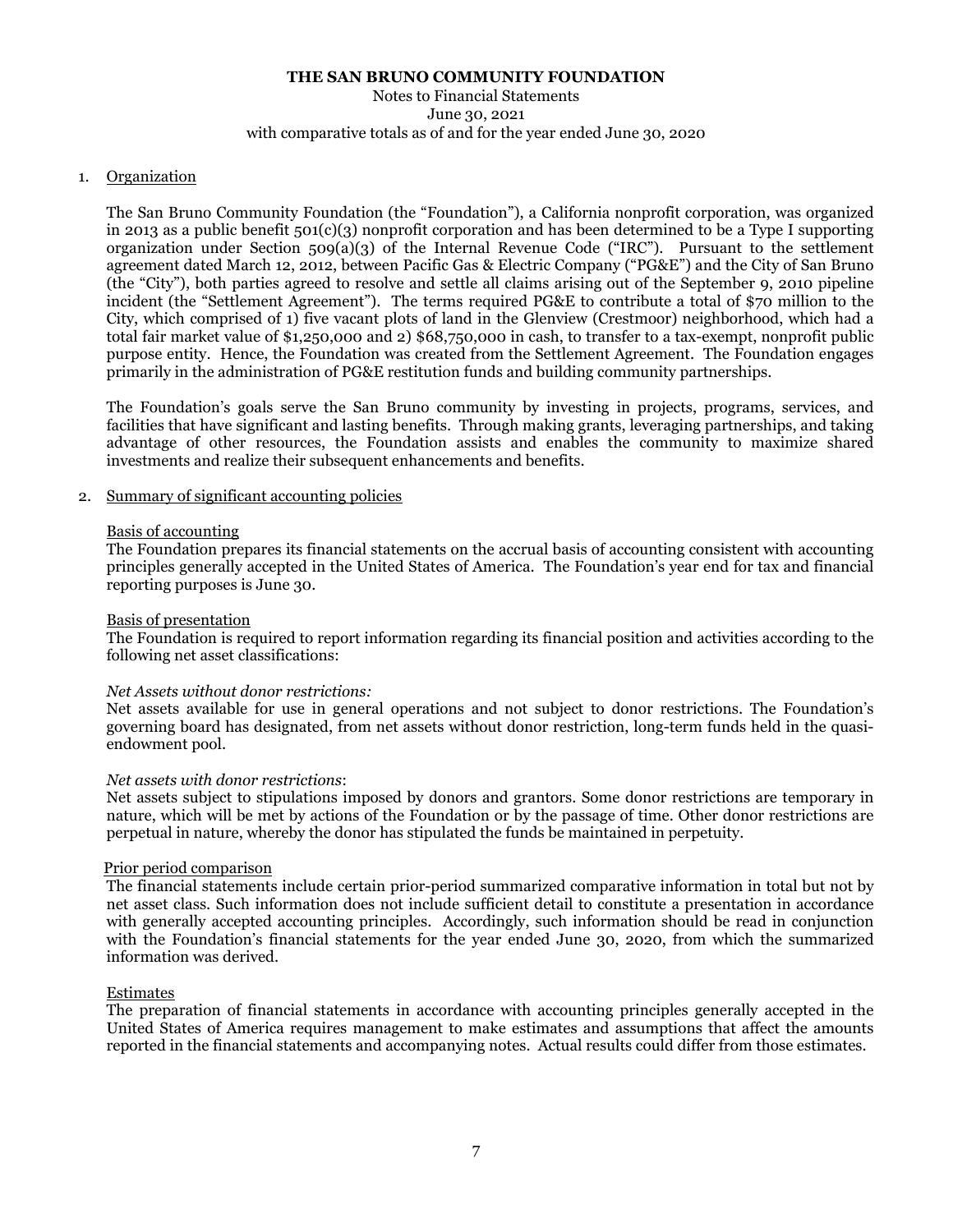# Notes to Financial Statements June 30, 2021 with comparative totals as of and for the year ended June 30, 2020

#### 2. Summary of significant accounting policies (continued)

#### Cash and cash equivalents

Cash and cash equivalents include all cash balances on deposit with financial institutions and highly liquid investments with a maturity of three months or less at the date of acquisition. As of June 30, 2021 and 2020, cash and cash equivalents consist of the following:

|                                 | 2021    | 2020    |
|---------------------------------|---------|---------|
| Cash - operating                | 184.386 | 250,131 |
| Liquidity fund cash             | 397.937 | 408,589 |
| Total cash and cash equivalents | 582,323 | 658,720 |

#### Concentration of credit risk

Financial instruments that potentially subject the Foundation to concentrations of credit risk consist principally of temporary cash investments. The Foundation places its temporary cash investments with high credit quality financial institutions and, by policy, limits the amount of credit exposed to any one financial institution. The Foundation has not experienced any losses in such accounts.

#### Investments

The Foundation carries investments in various investment pools with readily determinable fair values and all investments are stated at their fair values in the Statement of Financial Position. Unrealized gains and losses are included in the change in net assets in the accompanying Statement of Activities and Changes in Net Assets.

#### Accounts receivable

Management considers receivables to be fully collectible. If amounts become uncollectible, they are charged to operations in the period in which that determination is made. Accounting principles generally accepted in the United States of America require that the allowance method be used to recognize bad debts; however, the effect of using the direct write-off method is not materially different from the results that would have been obtained under the allowance method.

#### Fair value measurements

The Foundation applies the accounting provisions related to fair value measurements. These provisions define fair value as the price that would be received to sell an asset or paid to transfer a liability in an orderly transaction between market participants at the measurement date, establish a hierarchy that prioritizes the information used in developing fair value estimates and require disclosure of fair value measurements by level within the fair value hierarchy. The hierarchy gives the highest priority to quoted prices in active markets (Level 1 measurements) and the lowest priority to unobservable data (Level 3 measurements), such as the reporting entity's own data. These provisions also provide valuation techniques, such as the market approach (comparable market prices), the income approach (present value of future income or cash flows) and the cost approach (cost to replace the service capacity of an asset or replacement cost).

A financial instrument's categorization within the valuation hierarchy is based upon the lowest level of input that is significant to the fair value measurement. The three levels of valuation hierarchy are defined as follows:

- *Level 1*: Observable inputs such as quoted prices (unadjusted) for identical assets or liabilities in active markets.
- *Level 2*: Inputs other than quoted prices for similar assets and liabilities in active markets, and inputs that are observable for the asset or liability, either directly or indirectly, for substantially the full term of the financial instrument.
- *Level 3*: Unobservable inputs that reflect the Foundation's own assumptions.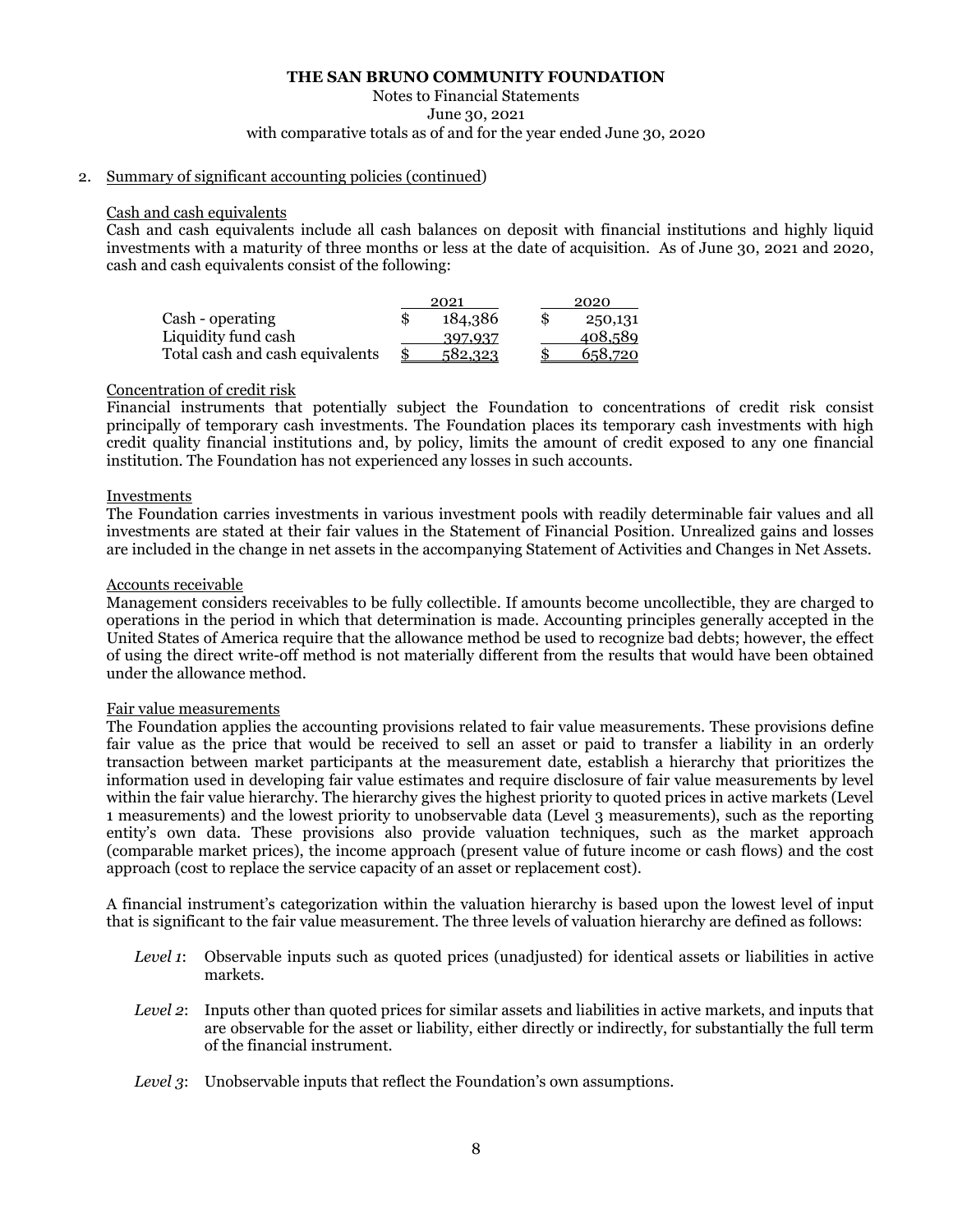# Notes to Financial Statements June 30, 2021 with comparative totals as of and for the year ended June 30, 2020

# 2. Summary of significant accounting policies (continued)

# Fair value measurements (continued)

The following tables present the Foundation's assets that are measured and recognized at fair value on a recurring basis classified under the appropriate level of the fair value hierarchy as of June 30, 2021 and 2020:

|                            |                   | <u>June 30, 2021</u> |         |                     |
|----------------------------|-------------------|----------------------|---------|---------------------|
|                            |                   |                      |         | Fair Value          |
|                            | Level 1           | Level 2              | Level 3 | <b>Measurements</b> |
| Assets                     |                   |                      |         |                     |
| <b>Liquidity pool</b>      |                   |                      |         |                     |
| Mutual funds<br>\$         | 2,685,565         | \$                   | \$      | \$<br>2,685,565     |
| Exchange traded products   |                   |                      |         |                     |
| and ETFs                   | 21,266,609        |                      |         | 21,266,609          |
| Total liquidity pool       | 23,952,174        |                      |         | 23,952,174          |
| Strategic pool             |                   |                      |         |                     |
| Cash reserves              | 40,616            |                      |         | 40,616              |
| Mutual funds               | 21, 255, 215      |                      |         | 21, 255, 215        |
| Exchange traded products   |                   |                      |         |                     |
| and ETFs                   | 10,216,299        |                      |         | 10,216,299          |
| Total strategic pool       | 31,902,060        |                      |         | 31,902,060          |
| Quasi-endowment pool       |                   |                      |         |                     |
| Cash reserves              | 427,554           |                      |         | 427,554             |
| Mutual funds               | 9,804,801         |                      |         | 9,804,801           |
| Exchange traded products   |                   |                      |         |                     |
| and ETFs                   | <u>12,676,346</u> |                      |         | 12,676,346          |
| Total quasi-endowment pool | 22,908,701        |                      |         | 22,908,701          |
| <b>Total assets</b>        | 78,762,935        |                      |         | 78,762,935          |

|                                 |                 | June 30, 2020 |         |                   |
|---------------------------------|-----------------|---------------|---------|-------------------|
|                                 |                 |               |         | Fair Value        |
|                                 | Level 1         | Level 2       | Level 3 | Measurements      |
| Assets                          |                 |               |         |                   |
| <b>Liquidity pool</b>           |                 |               |         |                   |
| Mutual funds                    | \$<br>3,133,004 | \$            | \$      | \$<br>3,133,004   |
| Exchange traded products        |                 |               |         |                   |
| and ETFs                        | 8,835,094       |               |         | 8,835,094         |
| Total liquidity pool            | 11,968,098      |               |         | 11,968,098        |
| Strategic pool                  |                 |               |         |                   |
| Cash reserves                   | 539,800         |               |         | 539,800           |
| Mutual funds                    | 27,005,766      |               |         | 27,005,766        |
| Exchange traded products        |                 |               |         |                   |
| and ETFs                        | 16,860,490      |               |         | 16,860,490        |
| Total strategic pool            | 44,406,056      |               |         | 44,406,056        |
| <b>Quasi-endowment pool</b>     |                 |               |         |                   |
| Cash reserves                   | 201,089         |               |         | 201,089           |
| Mutual funds                    | 7,828,616       |               |         | 7,828,616         |
| <b>Exchange traded products</b> |                 |               |         |                   |
| and ETFs                        | 10,316,725      |               |         | 10,316,725        |
| Total quasi-endowment pool      | 18,346,430      |               |         | 18,346,430        |
| <b>Total assets</b>             | 74,720,584      | \$            | \$      | <u>74,720,584</u> |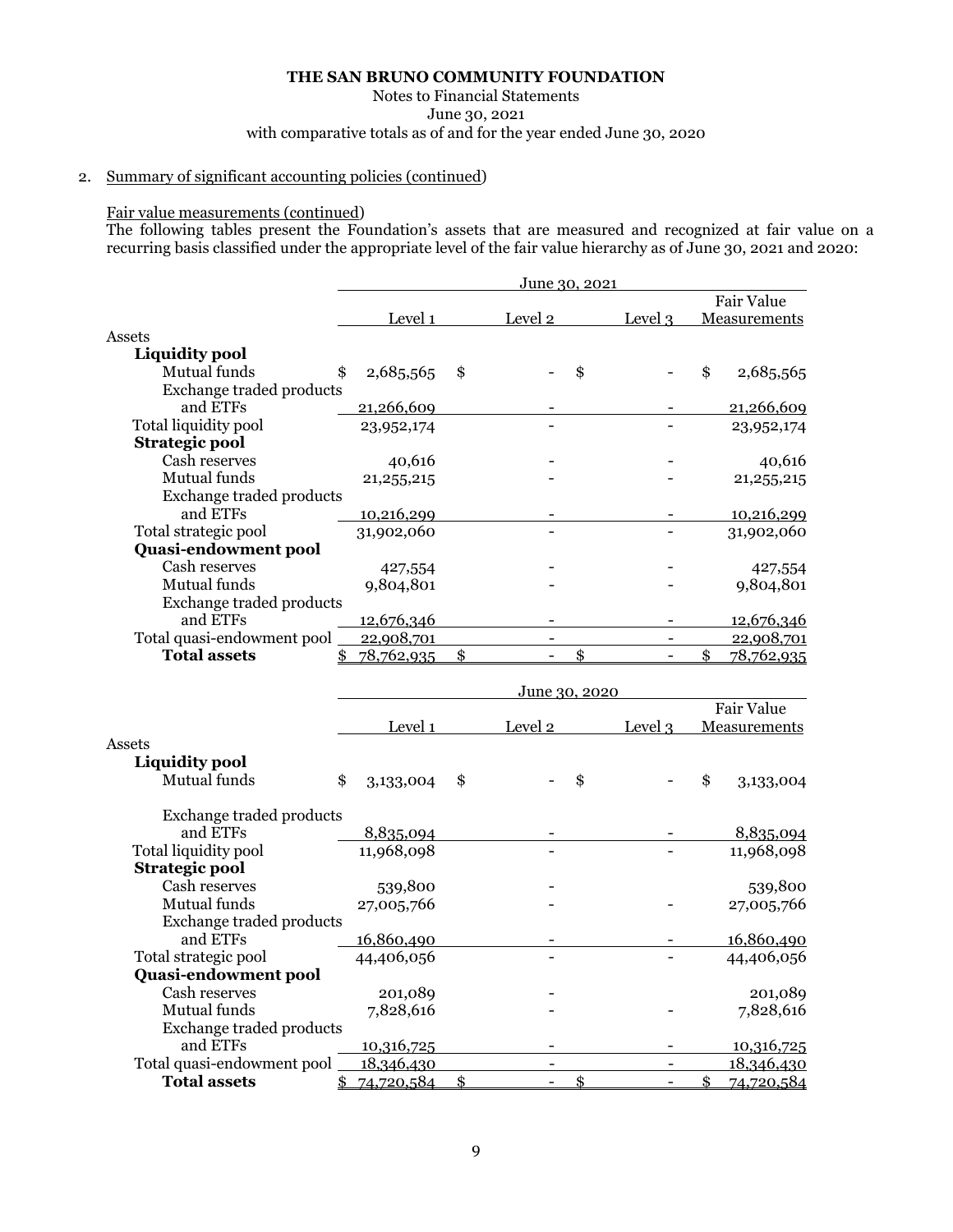# Notes to Financial Statements June 30, 2021 with comparative totals as of and for the year ended June 30, 2020

#### 2. Summary of significant accounting policies (continued)

#### Income taxes

 The Foundation is a not-for-profit corporation under Section 501(c)(3) of the IRC and Section 23701(d) of the California Revenue and Taxation Code and therefore, is generally exempt from both federal and state income taxes, except on net income derived from unrelated business activities.

The preparation of financial statements in accordance with accounting principles generally accepted in the United States of America requires the Foundation to report information regarding its exposure to various tax positions taken. Management has determined whether any tax positions have met the recognition threshold and has measured its exposure to those tax positions. Management believes that the Foundation has adequately addressed all relevant tax positions and that there are no unrecorded tax liabilities. Federal tax authorities generally have the right to examine and audit the previous three years of tax returns filed. California tax authorities generally have the right to examine and audit the previous four years of tax returns filed. Any interest or penalties assessed to the Foundation are recorded in operating expenses. No interest or penalties from federal or state tax authorities were recorded in the accompanying financial statements.

#### Miscellaneous income

Miscellaneous income consists mostly of prior year grant and scholarship expenses that were written off as the actual amount due was less than the amount originally recorded. For the years ended June 30, 2021 and 2020, miscellaneous income was \$6,718 and \$15,400, respectively.

# Scholarships expense

The Foundation offers three types of scholarships, which are defined as follows:

- 1. \$5,000 each year for four years, totaling \$20,000, for a high school student to attend a 4-year college.
- 2. \$2,500 each year for two years, totaling \$5,000, for a high school student to attend a 2-year community college.
- 3. \$5,000 each year for two years, totaling \$10,000, for a community college student who transfers to a 4-year college.

Members of the San Bruno community are eligible to apply for a scholarship. Scholarships are recognized when they have been awarded. Recipients are required to renew their scholarships for each year by submitting proof of full-time enrollment for the following fall and certification of status as a student in good standing, by June 1 of each year. For the years ended June 30, 2021 and 2020, scholarship expense was \$195,000 and \$190,000, respectively. As of June 30, 2021 and 2020, accrued scholarships payable was \$315,000 and \$275,000, respectively.

# Grant expense

Grants are recognized when they are approved by the board, all significant conditions are met, all due diligence has been completed, and grant agreements have been executed. Grant refunds are recorded as a reduction of grant expense if the refund or notice of refund is received in the same fiscal year as the grant was expensed. For the years ended June 30, 2021 and 2020, grant expense was \$2,375,438 and \$2,133,156, respectively. As of June 30, 2021 and 2020, accrued grants payable was \$4,151,188 and \$5,208,150, respectively.

# Functional allocation of expenses

The Statement of Functional Expenses reports expenses by both natural and functional classification. Certain categories of expenses are attributed to more than one program or supporting function. Therefore, expenses require allocation on a reasonable basis that is consistently applied. Costs are directly applied to the related program or supporting service category when identifiable and possible. Other expenses have been allocated to programs and management and general based on estimates of time and effort.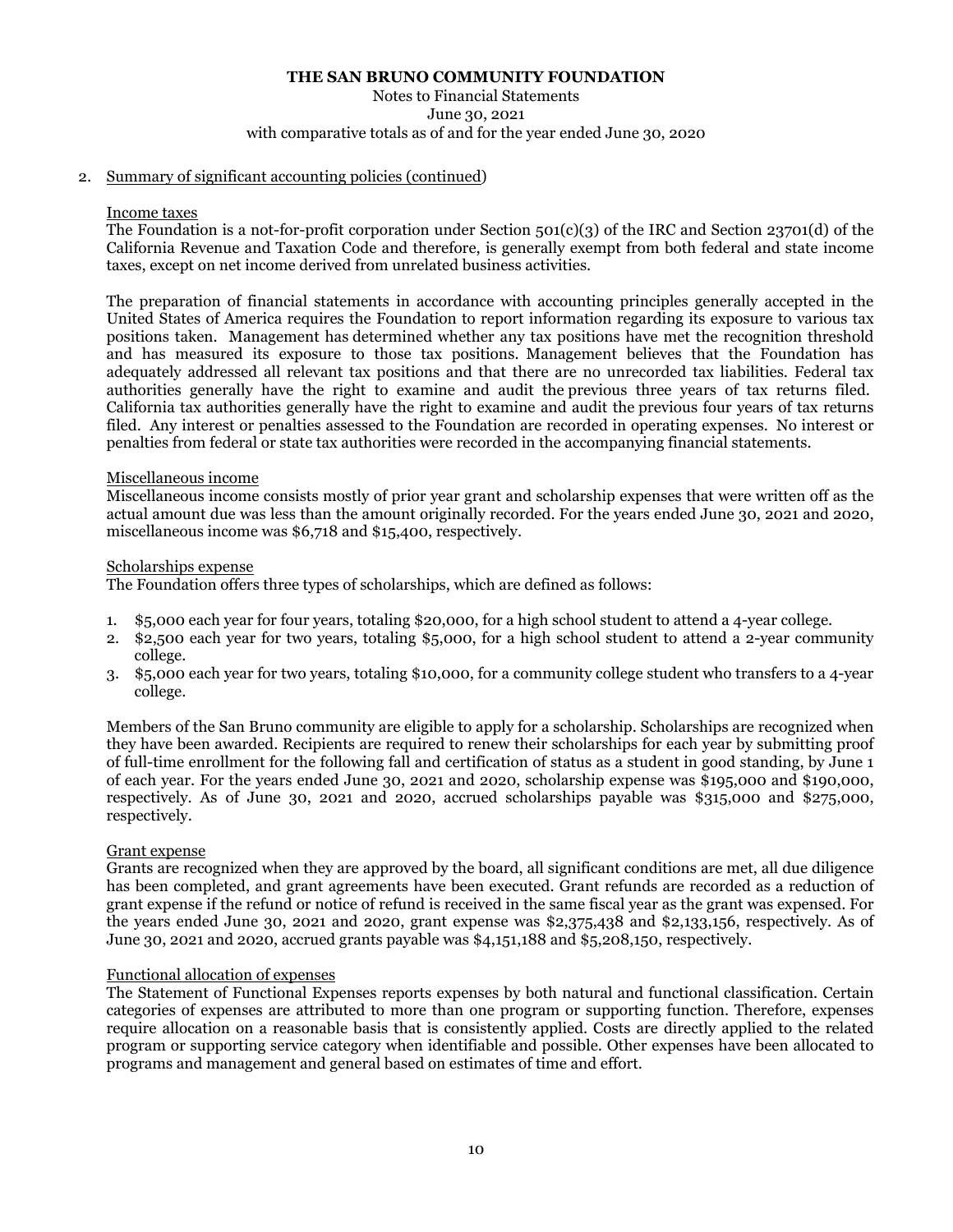#### Notes to Financial Statements June 30, 2021 with comparative totals as of and for the year ended June 30, 2020

## 3. Liquidity and availability of financial assets

The following represents the Foundation's financial assets as of June 30:

| Financial assets at year end:<br>Cash and cash equivalents | 2021<br>582,323<br>\$ | 2020<br>658,720<br>\$ |
|------------------------------------------------------------|-----------------------|-----------------------|
| <b>Investments</b>                                         | 78,762,935            | 74,720,584            |
| Total financial assets                                     | <u>79,345,258</u>     | 75,379,304            |
| Less amounts not available due to:                         |                       |                       |
| Net assets with donor restrictions                         | 101,200               | 101,200               |
| Board designated quasi-endowment fund                      | 22,908,701            | 18,346,430            |
| Grants payable                                             | 4, 151, 188           | 5,208,150             |
| Scholarship payable                                        | 315,000               | 275,000               |
|                                                            | 27,476,089            | 23,930,524            |
| Financial assets available to meet general expenditures    |                       |                       |
| over the next twelve months                                |                       |                       |

The Foundation's goal is generally to maintain financial assets to meet its operating and budgeted needs. As part of its liquidity plan, excess cash is invested in short-term investments, including mutual funds.

#### 4. Investments

Securities are stated at current market value and consist of the following as of June 30, 2021 and 2020:

| Liquidity pool<br>Strategic pool<br>Quasi-endowment pool<br><b>Total securities</b> | Cost<br>23,894,129<br>29,221,384<br>17,369,109<br>\$70.484.622   | 2021<br>Market Value<br>\$<br>23,952,174<br>31,902,060<br><u>22,908,701</u><br>78,762,935 |
|-------------------------------------------------------------------------------------|------------------------------------------------------------------|-------------------------------------------------------------------------------------------|
| Liquidity pool<br>Strategic pool<br>Quasi-endowment pool<br>Total securities        | Cost<br>11,934,558<br>\$<br>42,041,809<br>16,284,909<br>70,261.2 | 2020<br>Market Value<br>11,968,098<br>\$<br>44,406,056<br><u>18,346,430</u><br>74.720.584 |

# 5. Office lease

The Foundation entered into an amended office lease with San Bruno Office Associates, LLC, which expires on March 31, 2025. Current monthly payments are \$1,276. The monthly rent increases annually at a rate of 3% on April 1 of each year. For the years ended June 30, 2021 and 2020, office lease payments were \$15,063 and \$15,037, respectively.

# 6. Employee benefit plan

 Effective January 1, 2015, the Foundation established a tax-deferred annuity plan qualified under Section 403(b) of the IRC for its employees. The Foundation makes non-matching contributions equal to 5% of the gross salary for individual employees. For the years ended June 30, 2021 and 2020, \$9,896 and \$19,335, respectively, was contributed by the Foundation on behalf of its employees.